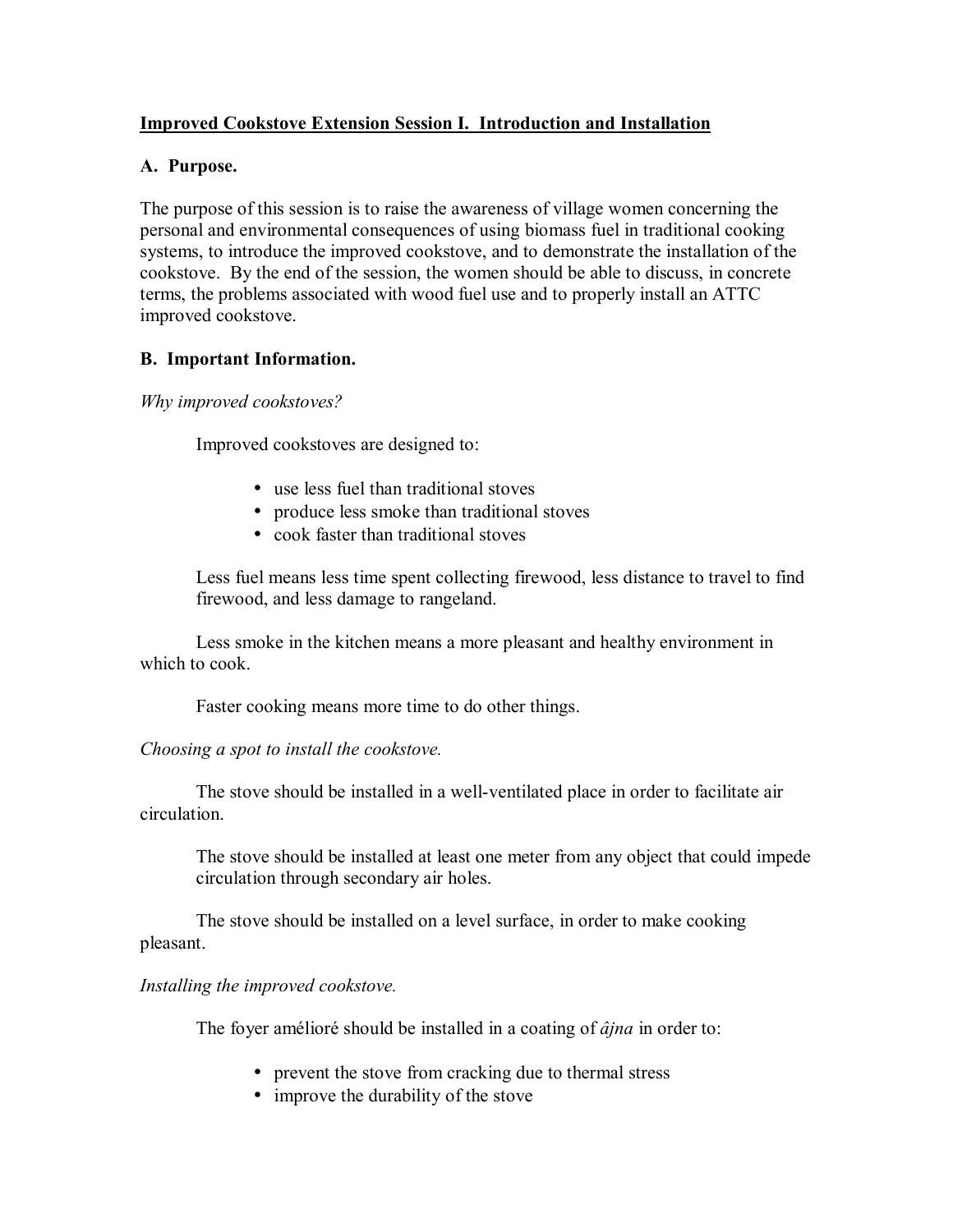A properly installed stove should have the following characteristics:

- mud casing should be 4 fingers thick
- secondary air holes should remain open and accessible
- the top of the mud casing should be level with the top of the stove
- pot rests should remain clear, allowing unobstructed exhaust.

## **C. Activities.**

Guided discussion (with visual aides) about fuel collection and cooking practices.

### **Purpose**

- to create an awareness of the problems associated with fuel collection and cooking with traditional stoves
- to set the stage for the introduction of improved cookstoves

Choice of spot for installation of demonstration stove.

### Purpose

• to demonstrate the characteristics of an ideal spot for stove installation

Installation of an improved cookstove.

## **Purpose**

- to demonstrate the characteristics of a properly-installed stove
- to provide women the opportunity to practice the installation of an improved cookstove
- to thoroughly train at least one woman in the village how to install an improved cookstove

## **D. Monitoring.**

The effect of the session should be monitored through the examination of the installation of stoves purchased by village women. This exercise is best done at several times, first after the purchase of initial stoves and periodically thereafter. Monitoring should always be done with the person who installed the stoves, the owners of the stoves, and other women, if possible. Initial stoves examined can be used to demonstrate problems with installation (and maintenance). Later stoves should be used an opportunity for women to evaluate stove installation themselves, under the guidance of extensionists.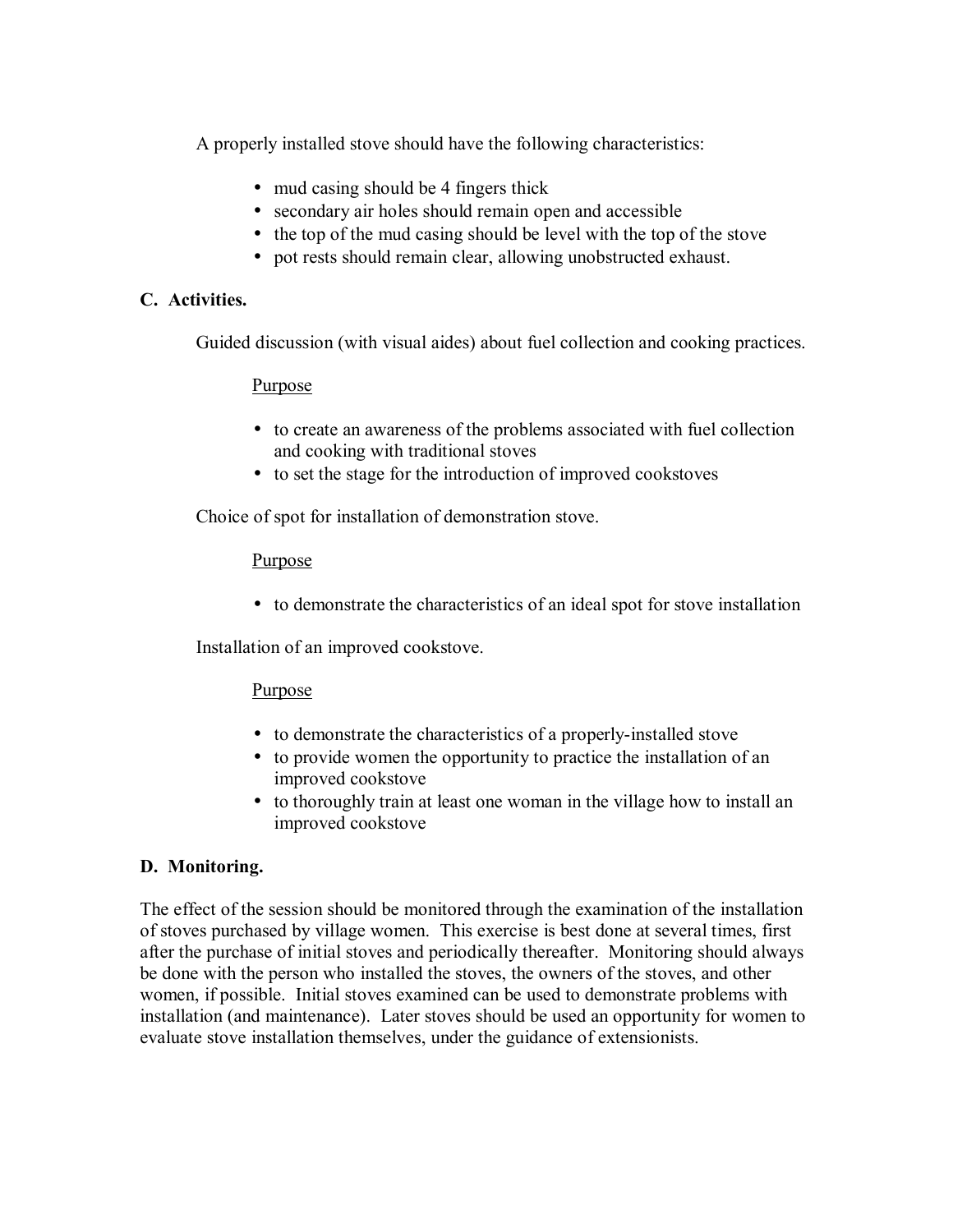# **Improved Cookstove Extension Session II. Utilization**

## **A. Purpose.**

The purpose of this session is to demonstrate to village women the advantages of using an improved cookstove over a traditional cookstove. By the end of the session, the women should be able to make comparisons between traditional and improved cookstoves and to identify the relevance of improved cookstoves to their lives.

# **B. Important Information.**

*Measures for assuring fuel economy include:* 

## Fuel Use

- Using only a small amount of wood (not filling the combustion chamber)
- Using dry wood
- Using small pieces of wood rather than large
- Crossing pieces of wood to assure good circulation

## Stove Condition/Maintenance

- Assuring that the secondary air holes remain open to facilitate circulation
- Regularly clean soot from exhaust spaces
- Regularly clean ashes from combustion chamber
- Repair cracks in mud casing

## Cooking Practices

 $\overline{a}$ 

- Cooking with two pots (minimally to restrict draft)
- Simmering food (after bringing to boil)

## *Observation women might make about stove performance include:*

- Improved cookstoves use less wood than traditional stoves
- Improved cookstoves produce less smoke than traditional stoves
- Improved cookstoves cook faster than traditional stoves

# *Personal and environmental benefits of improved cookstoves include<sup>1</sup>:*

• Because the cookstove uses less wood, women can spend less time gathering firewood, thereby freeing time to do other activities.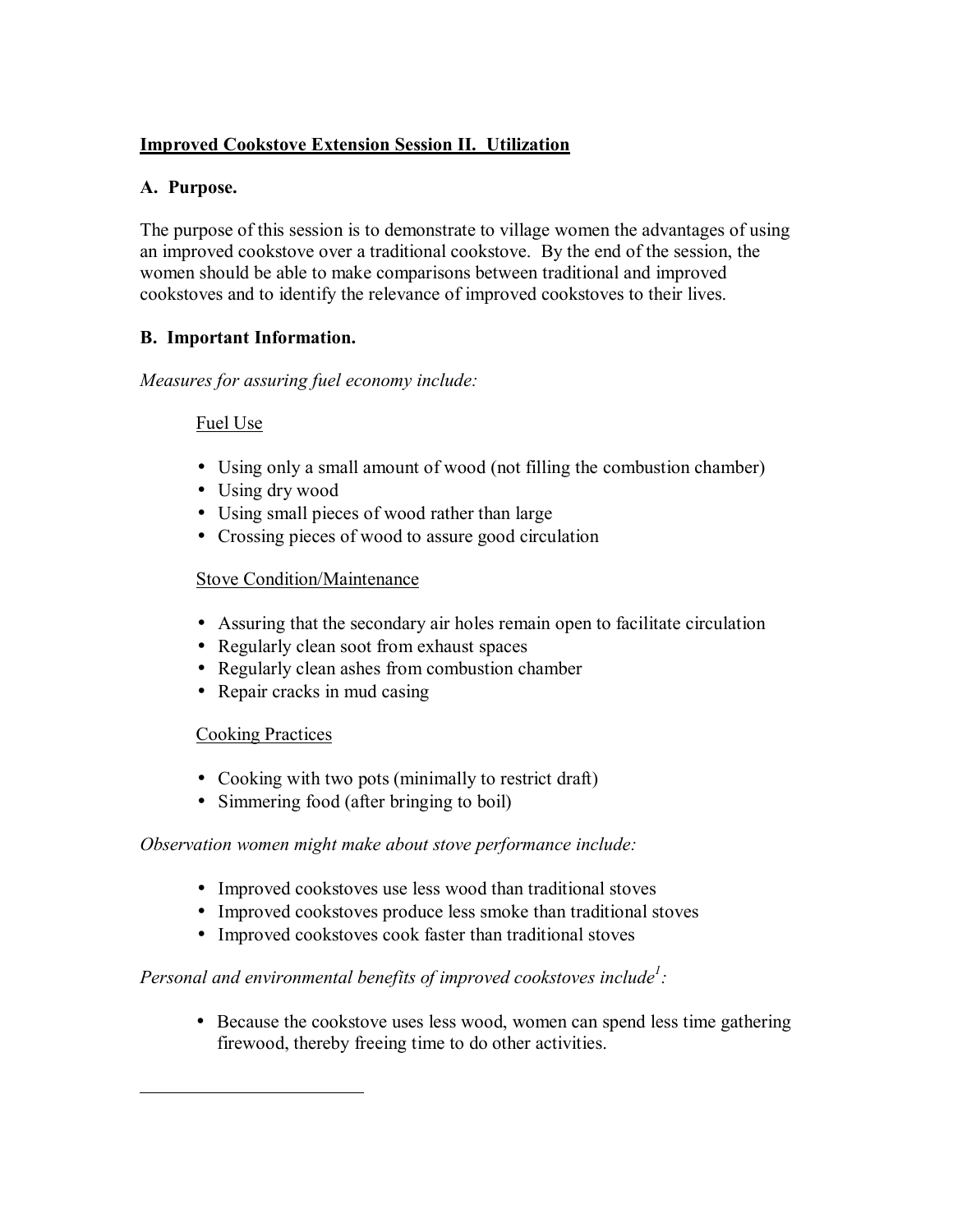- Because the cookstove uses less wood, it improves the condition of forests and rangeland.
- Because the cookstoves cook faster than traditional stoves, women can spend less time in the kitchen, thereby freeing time to do other activities.
- Because the cookstove produces less smoke than a traditional stove, it reduces incidence of eye and lung problems among both women and their children

## **C. Activities.**

Review of installation procedure

## **Purpose**

• to reinforce principles of stove installation introduced in the previous session

Preparation of couscous

### **Purpose**

- to demonstrate the performance features of the improved cookstove
- to provide women an opportunity to use the improved cookstove

Observation of stove in performance

### **Purpose**

• to facilitate and generalize women's observations on the differences between the improved and traditional cookstoves

Guided discussion over couscous lunch

## Purpose

- to further generalize observations on the improved cookstoves in a more formal group setting
- to emphasize how these differences translate into improvements in women's lives

## **D. Monitoring.**

Monitoring the impact of this session would be part of a larger monitoring exercise within the context of a stove promotion project. Such a monitoring exercise would measure (1) opinions about the improved cookstoves held by both women who have chosen to purchase them and women who have chosen not, (2) the number of stoves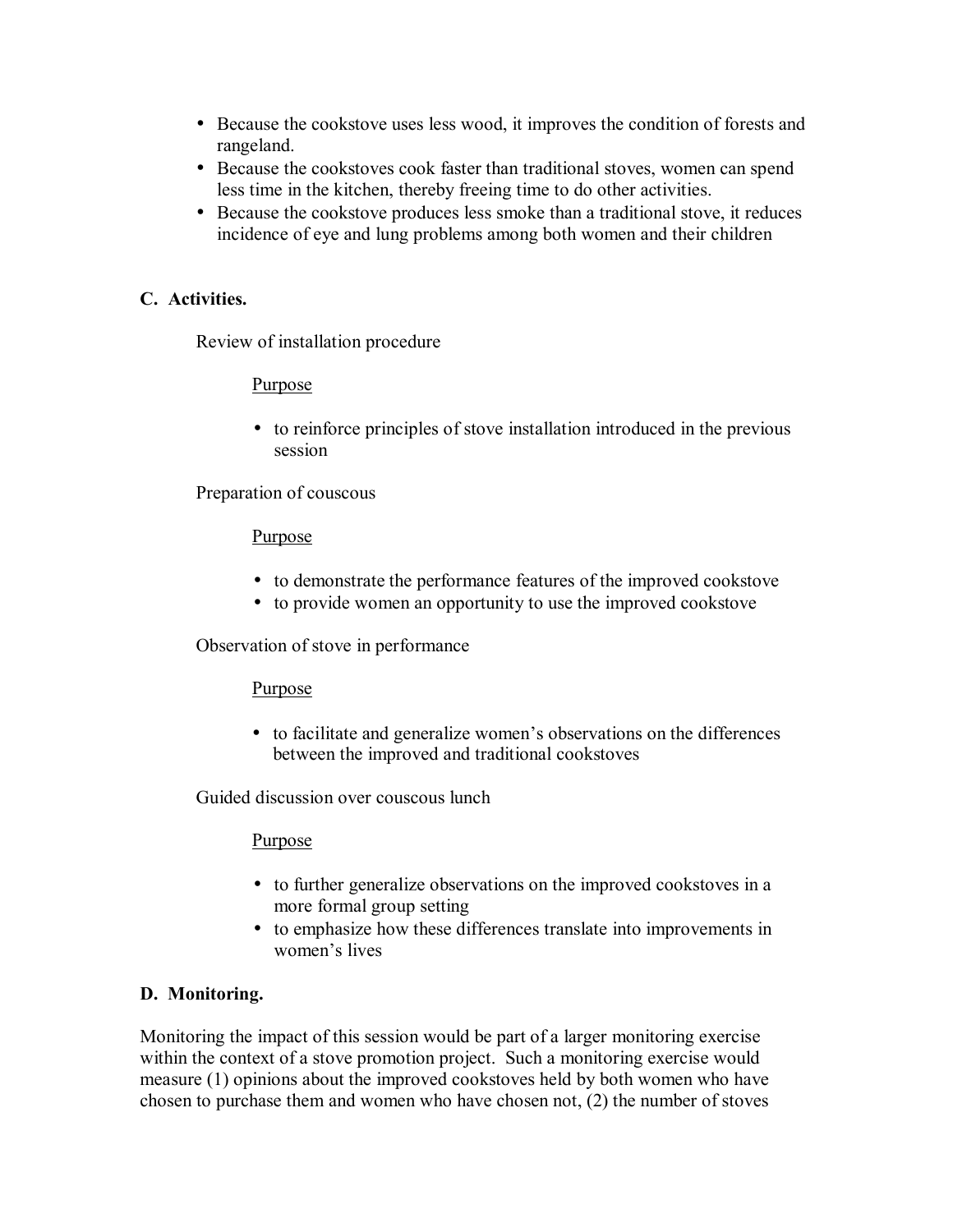purchased in the community, as a concrete indicator of opinion, and (3) satisfaction rates, which should give an idea about the potential for continued stove purchases. The purpose of the monitoring exercise would be to identify constraints to stove promotion in order to either modify the stove design or adapt the marketing strategy.

### **Improved Cookstove Extension Session III. Commercialization**

### **A. Purpose.**

The purpose of this session is to begin the process of establishing an appropriate private commercial mechanism for delivering cookstoves to village women. By the end of the session, village women should have established a relationship with the potter serving their area and should have established a system for purchasing cookstoves.

### **B. Important Information.**

### *Establishing a stove delivery system.*

Stoves are sold on a commercial basis by local potters, trained at the ATTC.

 Community members must design, with their potter, a system whereby they can purchase cookstoves. Such a system should take into account (1) sales points: the potter himself, designated women in the community, dry goods stores, etc. and (2) mode of payment: cash on the spot, payment through installments, payment in kind, etc.

### *Qualifications of potters.*

The potter has spent xx amount of time training at the ATTC.

 An evaluation of his work has determined that the stoves he makes are of sufficient quality.

 The potter is now working on his own, although NEF will continue for a limited time to provide marketing assistance.

NEF receives no benefit from the sales of these stoves.

### **C. Activities.**

Introduction of potter and discussion of commercial system.

**Purpose**